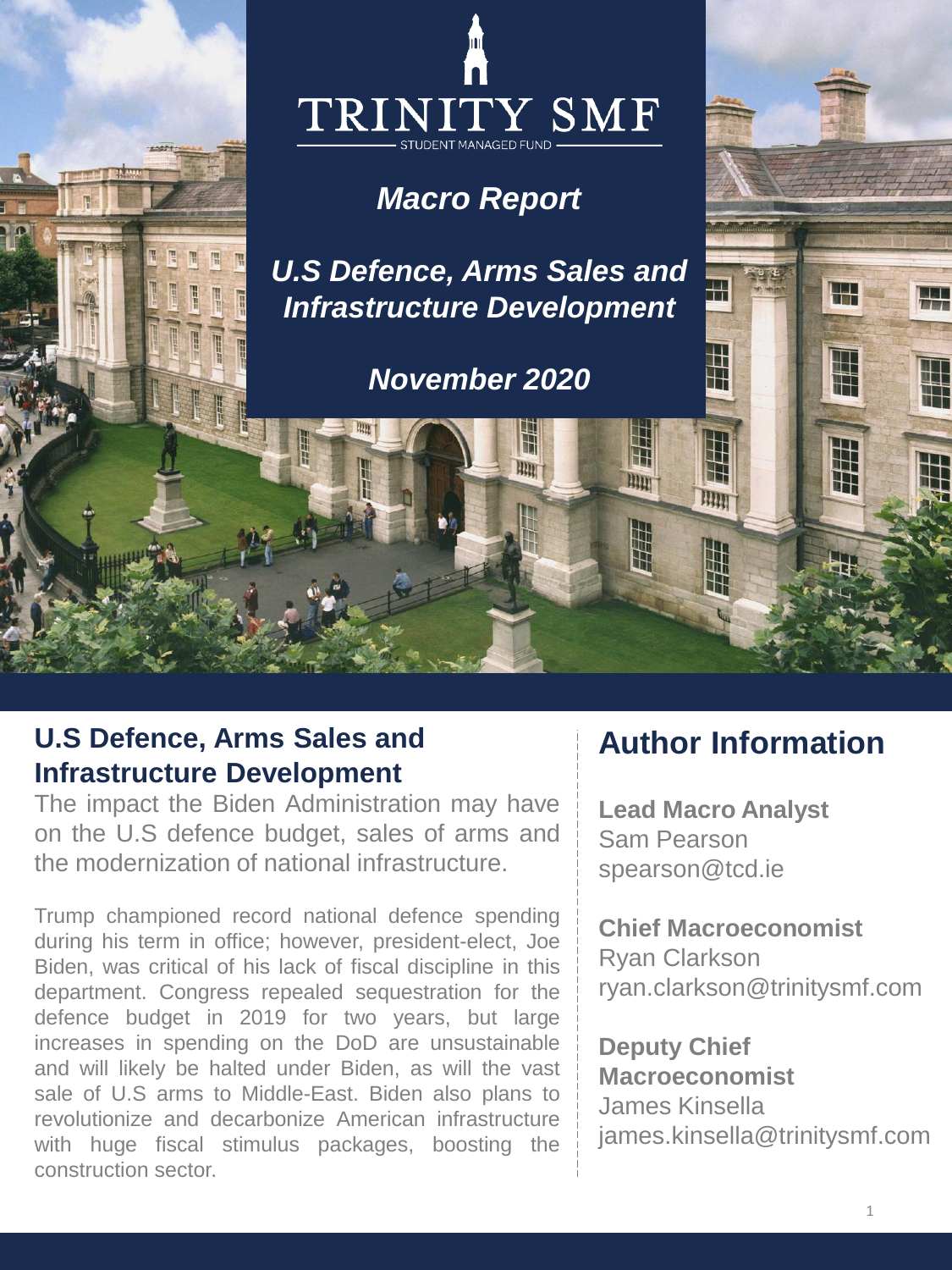

*Data Source: The Balance*



*Data Source: Macrotrends*



*Data Source: Sipri*

#### **Defence Spending**

The Pentagon's five-year defence plan indicates it will request to – and is expected to - remain flat after 2021. Temporary repeal of sequestration allowed for year-on-year expansions of the DoD's budget, with \$935.8 billion allocated in 2020. While Biden does not envisage major defence cuts, he may face overwhelming pressure to do so by the left if the Democrats win Georgia's undecided Senate seats, giving them the power to make significant policy changes. However, without this Senate majority, it will prove very difficult to make massive changes to this budget.

U.S military spending is greater than the next ten largest government expenditures combined. In 2018, it was three times more than China's budget (\$250B) and ten times bigger than Russia's (\$61.4B). Therefore, U.S. spending is crucial to defence, aerospace, arms and advanced technologies contractors globally. 85% of Lockheed Martin's revenues, the world's largest weapons manufacturer, came from U.S government contracts. Since 2001, \$2 trillion has been spent for America's 'War on Terror' in Afghanistan and Iraq and now for defeating ISIS, which has seen large allocations towards the Overseas Contingency Operations component of the budget. However, spending on personnel and maintenance expected to rise drastically by 2024 due to retirement and medical costs, and investment in weaponry and space projects may see cuts that will not be welcomed by aerospace and defence contractors.

### **Sale of Arms Internationally**

The Trump administration constantly sought to expand arms sales around the world, and this proved effective as sales dramatically rose during his term in office with exports growing over 23% from the periods 2010-14 to 2015-19. Although his foreign policy, and prioritization of arms sales, may have benefitted U.S defence contractors, it has also exacerbated conflicts such as the war in Yemen. Saudi Arabia was the top customer of these weapons, who were widely documented for bombing civilians. Despite a bipartisan bill that sought to end America's support for the Saudi-led coalition fighting in Yemen, Trump refused to cut ties with Riyadh and vetoed the bill. Military orders worth over \$110 billion are directly linked to mass civilian casualties as a result of Trump bypassing Congress after their efforts to block the deal. The U.S is the top exporter of arms in the world, and in the last five years, half of these have gone to the Middle East.

Under Biden's administration, it is very likely he will end U.S military support for the Saudi-led war in Yemen, while also terminating weapon sales to Riyadh. This would shut out a significant customer of U.S defence contractors and consequently end major revenue sources. Trump had made it easier to export firearms, while also speeding up the review process for major arms sales, directing U.S. diplomats to advocate for American weapons purchases and easing the criteria for selling armed drones. This work may well be undone by his successor, leaving significant implications for arms manufacturers domestically.